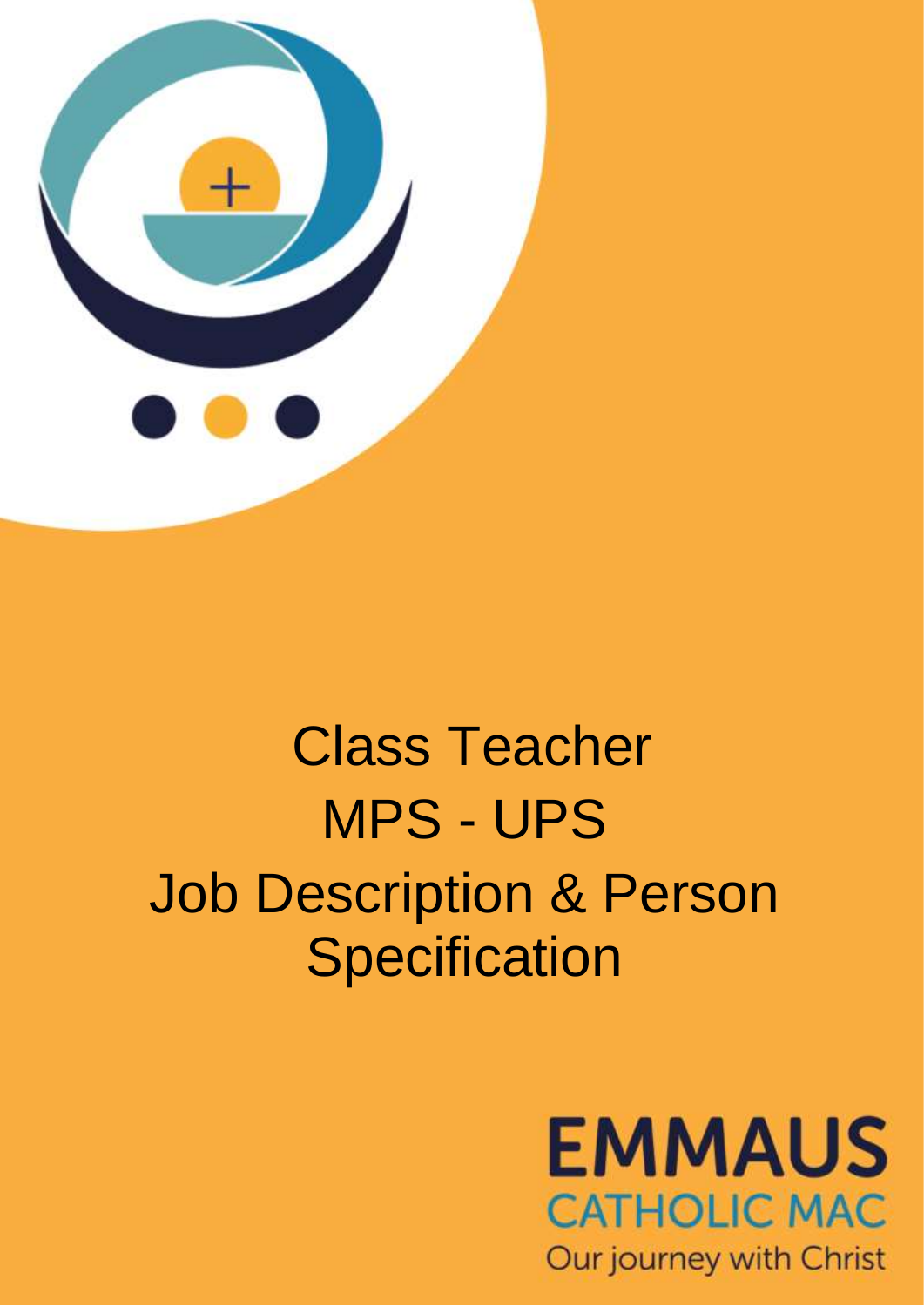

### **Job Description for Class Teacher**

**Grade:** Emmaus Catholic MAC Teacher Pay Scales MPS - UPS

**Line Manager**: Principal

### **GENERAL PROFESSIONAL DUTIES AND RESPONSIBILITIES**

To work under the guidance of the School Principal and SLT. To carry out the duties of a teacher as set out in the **current Teachers' Standards Document.**

The post holder has responsibility to ensure high standards of teaching, learning and achievement, efficient use of resources and creative development of the national curriculum.

Job Purpose:

- Responsibility for the learning and achievement of all pupils in the class ensuring equality of opportunity for all.
- To provide a nurturing classroom and MAC environment that helps pupils to develop as learners.
- To help to maintain the high expectations of discipline amongst pupils, in accordance with the school's behaviour policy.
- To contribute to the effective working of the MAC.
- Facilitating and encouraging learning experiences which provide pupils with the opportunity to achieve their individual potential.
- Sharing and supporting in the school's mission 'together we grow and learn, knowing that God is with us in all we do'

This role should be undertaken in accordance with national and local guidance in relation to the role.

### **SPECIFIC RESPONSIBILITIES**

### **DUTY HOURS**

Fulltime / Permanent

### **ADDITIONAL DUTIES AND RESPONSIBILITIES**

All teachers are required to carry out the duties of a schoolteacher as set out in the current *[School Teachers Pay and Conditions](https://www.education.gov.uk/publications/) Document.* Teachers should also have due regard to the Teacher Standards. Teachers' performance will be assessed against the Teacher [Standards](https://www.education.gov.uk/publications/standard/publicationDetail/Page1/DFE-00066-2011) as part of the appraisal process as relevant to their role in the school.

### **Teaching and Learning**

 Deliver the curriculum as relevant to the age and ability group/subject/s that you teach.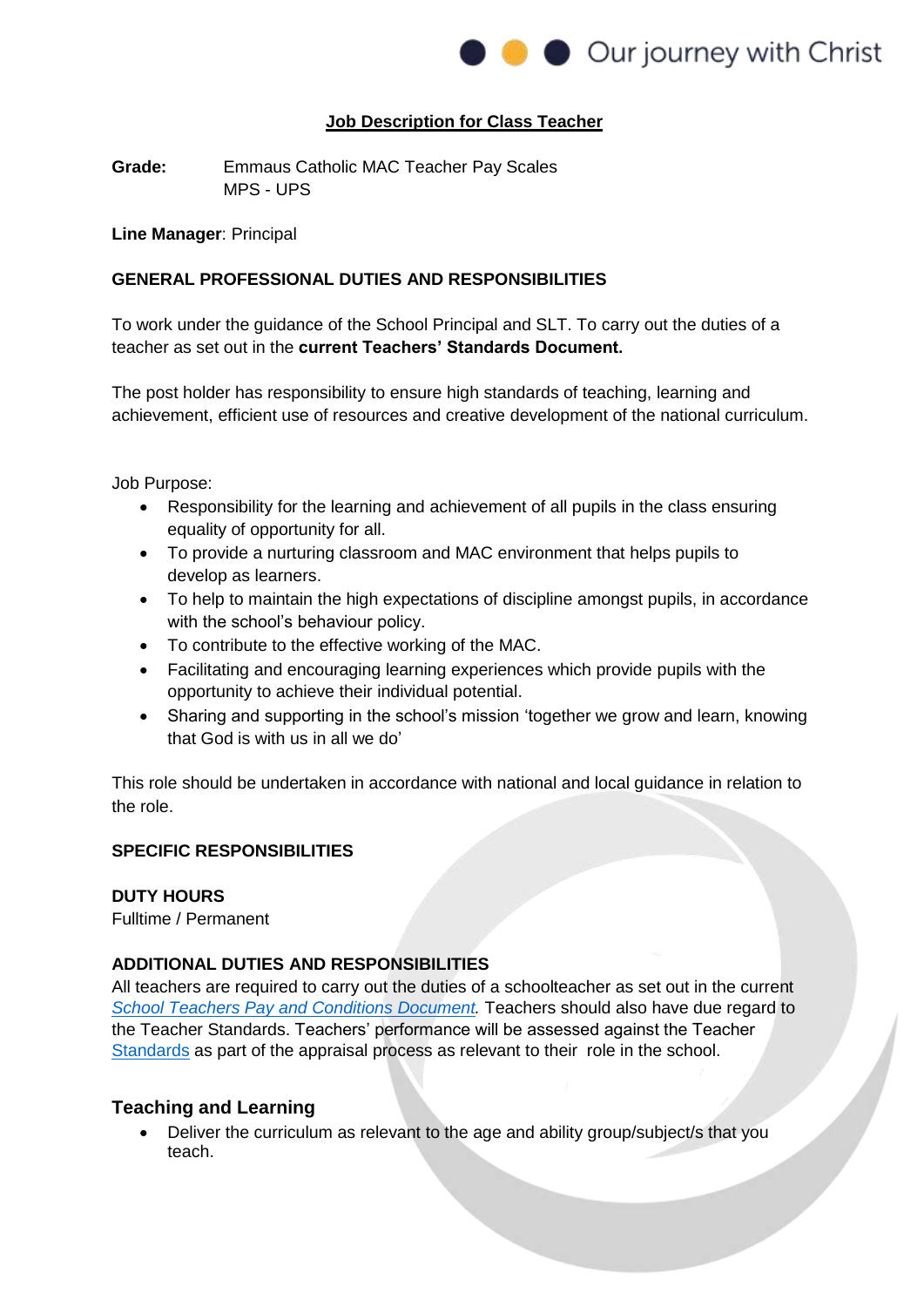

- Be responsible for the preparation and development of teaching materials, teaching programmes and pastoral arrangements as appropriate.
- Be accountable for the attainment, progress and outcomes of pupils' you teach.
- Be aware of pupils' capabilities, their prior knowledge and plan teaching and differentiate appropriately to build on this demonstrating knowledge and understanding of how pupils learn.
- Have a clear understanding of the needs of all pupils, including those with special educational needs; gifted and talented; EAL; disabilities; and be able to use and evaluate distinctive teaching approaches to engage and support them.
- Demonstrate an understanding of and take responsibility for promoting high standards of literacy including the correct use of spoken English (whatever your specialist subject)
- If teaching early reading, demonstrate a clear understanding of appropriate teaching strategies e.g. systematic synthetic phonics.
- Use an appropriate range of observation, assessment, monitoring and recording strategies as a basis for setting challenging learning objectives for pupils of all backgrounds, abilities and dispositions, monitoring learners' progress and levels of attainment.
- Make accurate and productive use of assessment to secure pupils' progress.
- Give pupils regular feedback, both orally and through accurate marking, and encourage pupils to respond to the feedback, reflect on progress, their emerging needs and to take a responsible and conscientious attitude to their own work and study.
- Use relevant data to monitor progress, set targets, and plan subsequent lessons.
- Set homework and plan other out-of-class activities to consolidate and extend the knowledge and understanding pupils have acquired as appropriate.
- Participate in arrangements for examinations and assessments within the remit of the School Teachers' Pay and Conditions Document.

#### **Behaviour and Safety**

- Establish a safe, purposeful and stimulating environment for pupils, rooted in mutual respect and establish a framework for discipline with a range of strategies, using praise, sanctions and rewards consistently and fairly.
- Manage classes effectively, using approaches which are appropriate to pupils' needs in order to inspire, motivate and challenge pupils.
- Maintain good relationships with pupils, exercise appropriate authority, and act decisively when necessary.
- Be a positive role model and demonstrate consistently the positive attitudes, values and behaviour, which are expected of pupils.
- Have high expectations of behaviour, promoting self-control and independence of all learners.
- Carry out playground and other duties as directed and within the remit of the current School Teachers' Pay and Conditions Document.
- Be responsible for promoting and safeguarding the welfare of children and young people within the school, raising any concerns following school protocol/procedures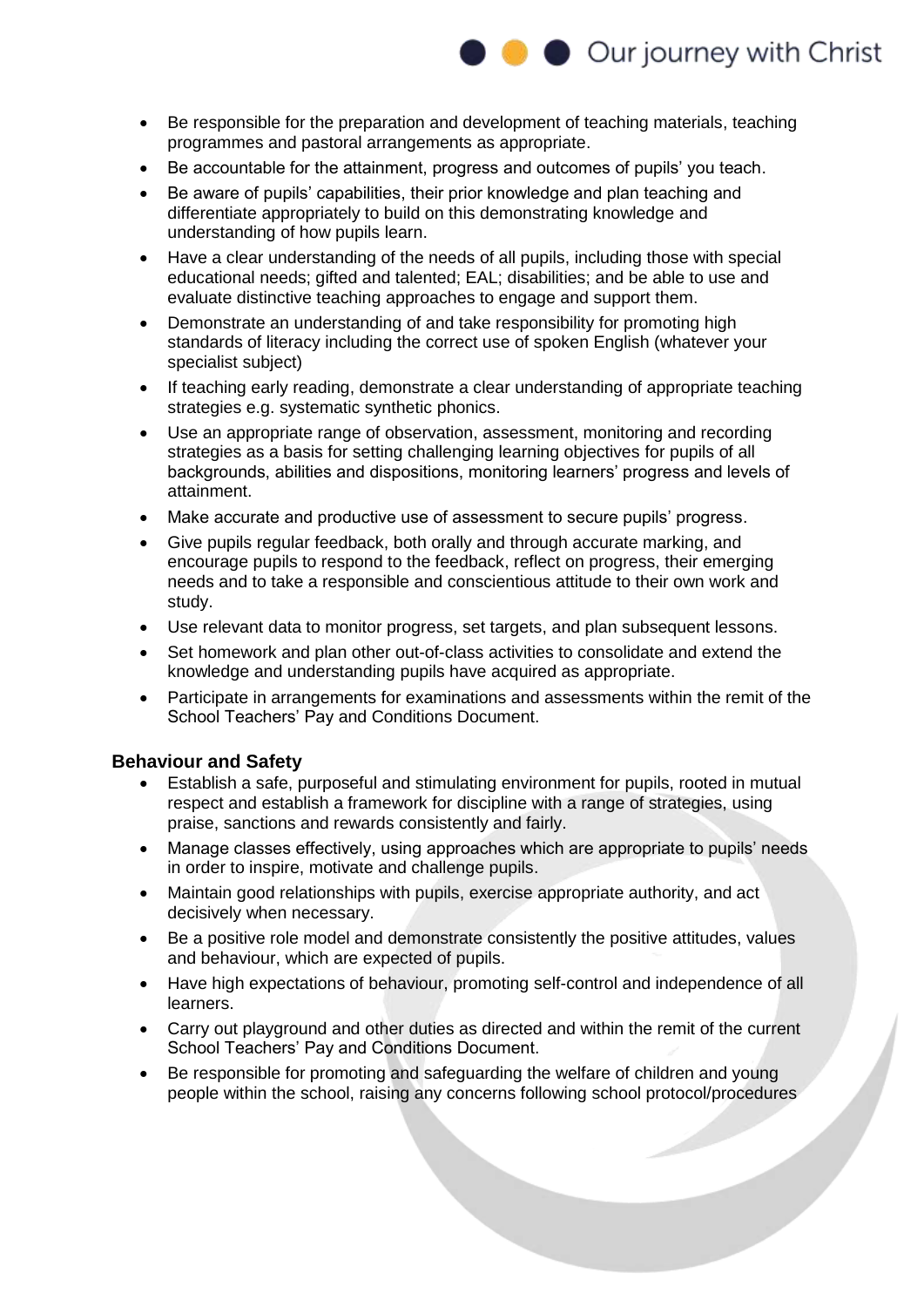## **O** Our journey with Christ

### **Team working and collaboration**

- Participate in any relevant meetings/professional development opportunities at the school, which relate to the learners, curriculum or organisation of the school including pastoral arrangements and assemblies.
- Work as a team member and identify opportunities for working with colleagues and sharing the development of effective practice with them.
- Ensure that colleagues working with you are appropriately involved in supporting learning and understand the roles they are expected to fulfil.
- Take part as required in the review, development and management of the activities relating to the curriculum, organisation and pastoral functions of the school.
- Cover for absent colleagues within the remit of the current School Teachers' Pay and Conditions.

### **Fulfil wider professional responsibilities**

- Work collaboratively with others to develop effective professional relationships.
- Deploy support staff effectively as appropriate.
- Communicate effectively with parents/carers with regard to pupils' achievements and well-being using school systems/processes as appropriate.
- Communicate and co-operate with relevant external bodies.
- Make a positive contribution to the wider life and ethos of the school.

### **Administration**

- Register the attendance of and supervise learners, before, during or after school sessions as appropriate.
- Participate in and carry out any administrative and organisational tasks within the remit of the current School Teachers' Pay and Conditions Document.

### **Professional development**

- Regularly review the effectiveness of your teaching and assessment procedures and its impact on pupils' progress, attainment and wellbeing, refining your approaches where necessary responding to advice and feedback from colleagues.
- Be responsible for improving your teaching through participating fully in training and development opportunities identified by the school or as developed as an outcome of your appraisal.
- Proactively participate with arrangements made in accordance with the Appraisal Regulations.

### **Other Duties**

- Actively promote the phase within the school community to encourage pupils' interest in the subject area.
- Contribute to the positive promotion and marketing of the school in the local and wider community.
- Create a safe, welcoming environment and take care of the classroom accommodation.
- Ensure resources used are diverse, inclusive and accessible.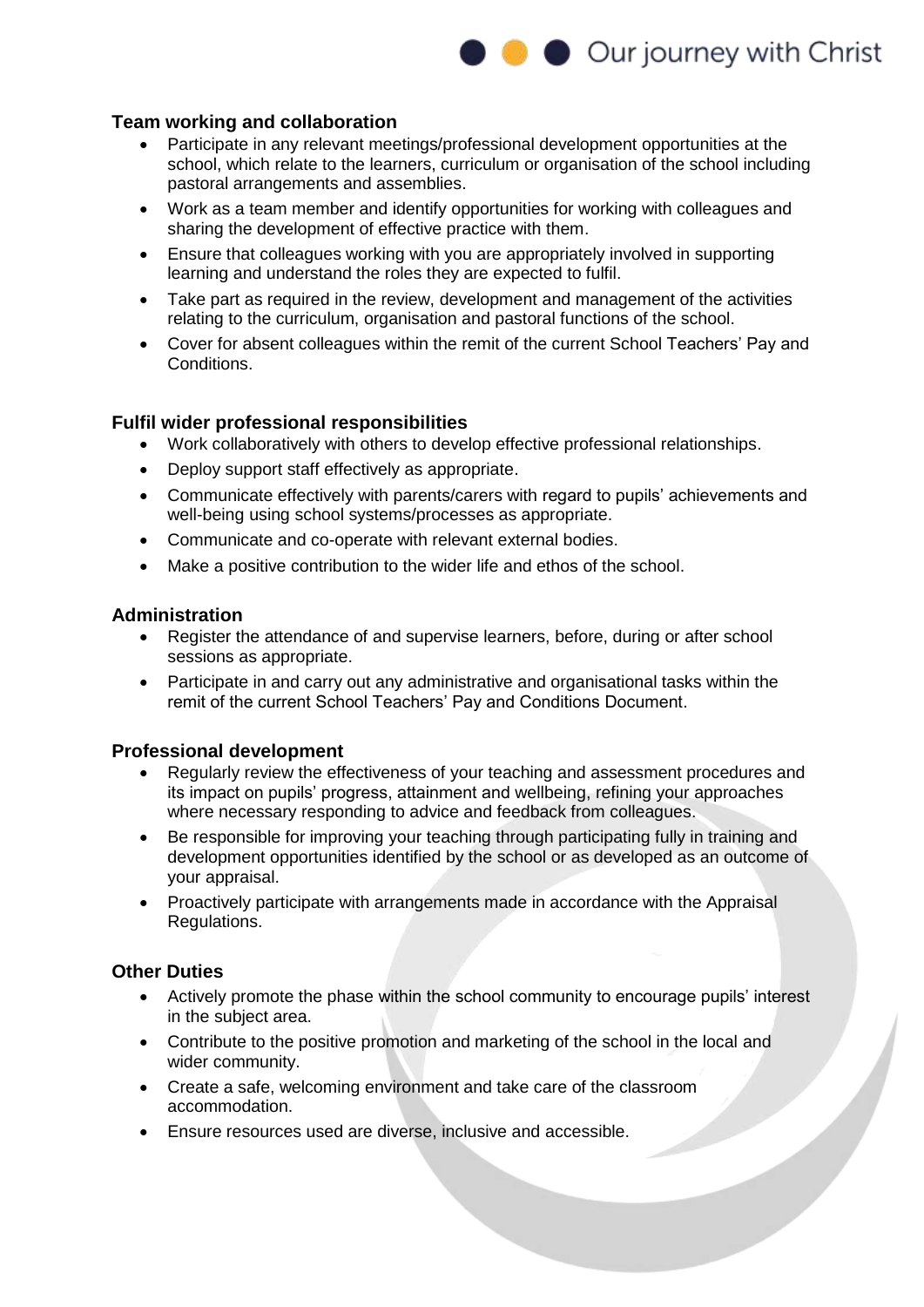

- Be aware of, and comply with the policies and procedures relating to safeguarding including Child Protection, Health and safety, Teaching and learning, the curriculum assessment (including SEND, LAC, EAL etc.)
- Contribute to the overall ethos of the MAC and maintain positive, professional relationships with directors, staff, visitors and all other stakeholders.
- Be loyal to the mission of the school and pay due regard to the Catholic nature of the School/MAC, both inside and outside the classroom.
- Operate with the utmost regard to confidentiality and not divulge sensitive information to third parties.
- To comply with the School/MAC Code of Conduct, regulations and policies.

Safeguarding and promoting the welfare of children is everyone's responsibility. Everyone who comes into contact with children and their families has a role to play. In order to fulfil this responsibility effectively, all practitioners should make sure their approach is child-centred. This means that they should consider, at all times, what is in the best interests of the child.

It is the postholder's responsibility to carry out their duties in line with MAC policy on equality and be sensitive and caring to the needs of the disadvantaged, promoting a positive approach to a harmonious working environment. The postholder should act as an exemplar on these issues and should identify and monitor training for their self and any employees for whom they are responsible.

The postholder must at all times carry out their responsibilities with due regard to the MAC policy, organisation and arrangements for Health and Safety at Work Act 1974.

The job description is not intended to be an exhaustive list of all duties and responsibilities that may be required.

The job description will be reviewed annually and may be subject to amendment or modification at any time after consultation with the postholder.

All staff in school will be expected to accept reasonable flexibility in working arrangements and the allocation of duties in pursuance of raising pupil achievement. The MAC reserve the right to determine specific duties and tasks to reflect the changing needs of the school. This will be done without fundamentally changing the general character of the post or its level of responsibility.

Emmaus Catholic Multi Academy Company is an equal opportunities employer committed to safeguarding and promoting the welfare of children and expects all staff and volunteers to share this commitment. This position is, therefore, subject to an Enhanced Child Workforce Disclosure and Barring Service Check.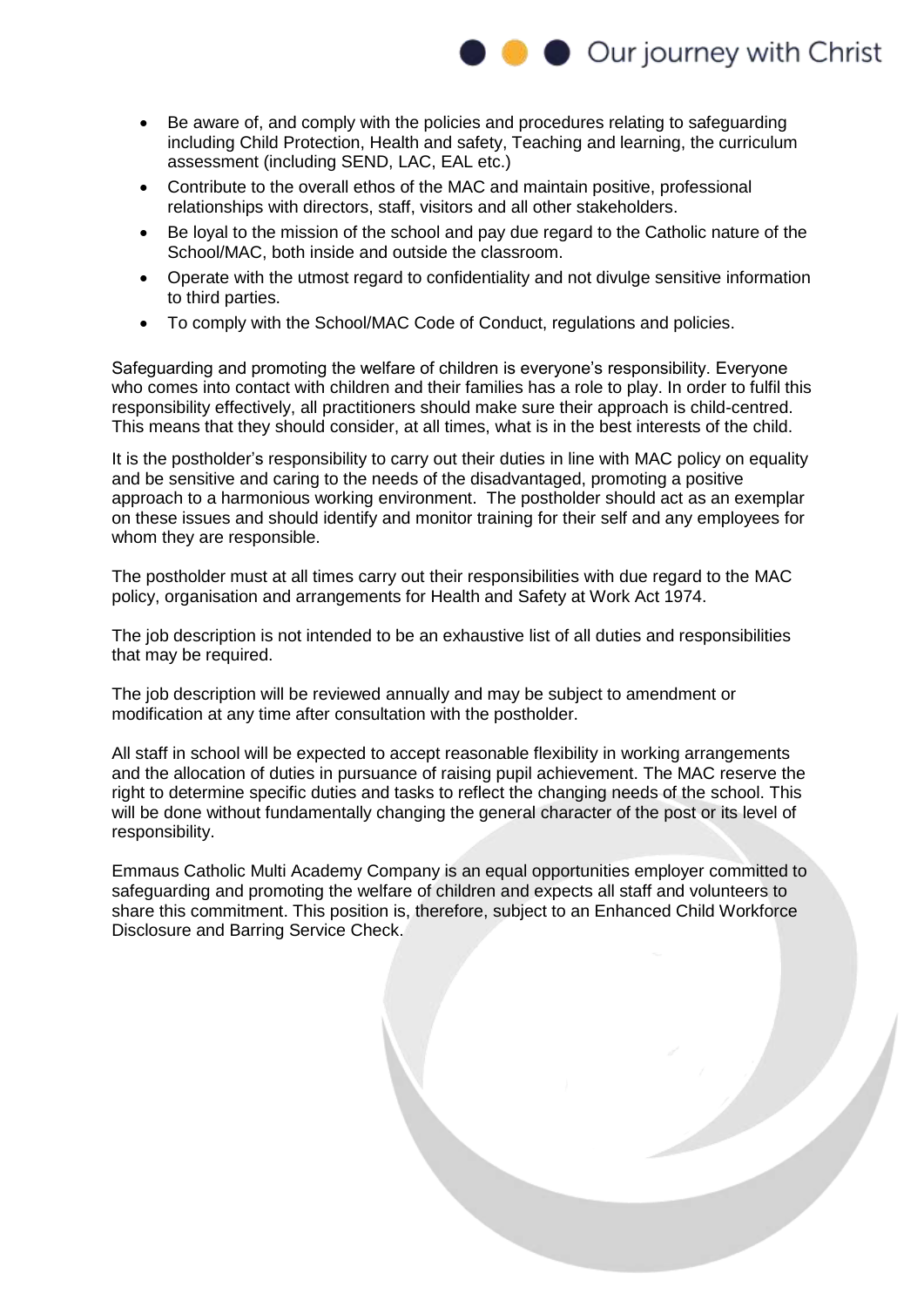### **Person Specification for Teacher**

| <b>Task</b>                              | <b>Essential</b> | <b>Desirable</b> |
|------------------------------------------|------------------|------------------|
| <b>Qualifications and Training</b>       |                  |                  |
| <b>Qualified Teacher Status</b>          |                  |                  |
|                                          | ✓                |                  |
| Degree level qualifications in           |                  |                  |
| specialist subject.                      | ✓                |                  |
| Evidence of appropriate professional     |                  |                  |
| development commensurate with the        |                  |                  |
| role applied for.                        |                  |                  |
| Additional professional and/or           |                  |                  |
| academic qualifications. E.g CCRS        |                  |                  |
| Qualification                            |                  |                  |
| <b>Knowledge and Experience</b>          |                  |                  |
| Proven track record of successful        |                  |                  |
| teaching across Key stages and a         |                  |                  |
| range of year groups desirable.          |                  |                  |
| Experience of working with parents       |                  |                  |
| and community members.                   | ✓                |                  |
| Evidence of good progress for            |                  |                  |
| students taught.                         | ✓                |                  |
| A thorough knowledge of the theory       |                  |                  |
| and practice of effective pedagogy.      | ✓                |                  |
| Thorough knowledge of curriculum         |                  |                  |
| planning and delivery in.                | ✓                |                  |
| Understanding of the principles of       |                  |                  |
| child development and learning           |                  |                  |
| processes.                               |                  |                  |
| Understanding of best practice in the    |                  |                  |
| effective use of pupil and staff         |                  |                  |
| support strategies available             |                  |                  |
| Evidence of ability to lead and          |                  |                  |
| manage change effectively.               | ✓                |                  |
| An ability to instil confidence in       |                  |                  |
| others.                                  |                  |                  |
| Evidence of ability to effectively use   |                  |                  |
| data to raise standards / analyse        |                  |                  |
| impact.                                  |                  |                  |
| <b>Personal Qualities and Attributes</b> |                  |                  |
| Excellent standards of personal          | ✓                |                  |
| Presentation.                            |                  |                  |
| A strong and credible presence -         |                  |                  |
| personal profile.                        |                  |                  |
| A "no excuses" disposition towards       |                  |                  |
| Performance.                             |                  |                  |